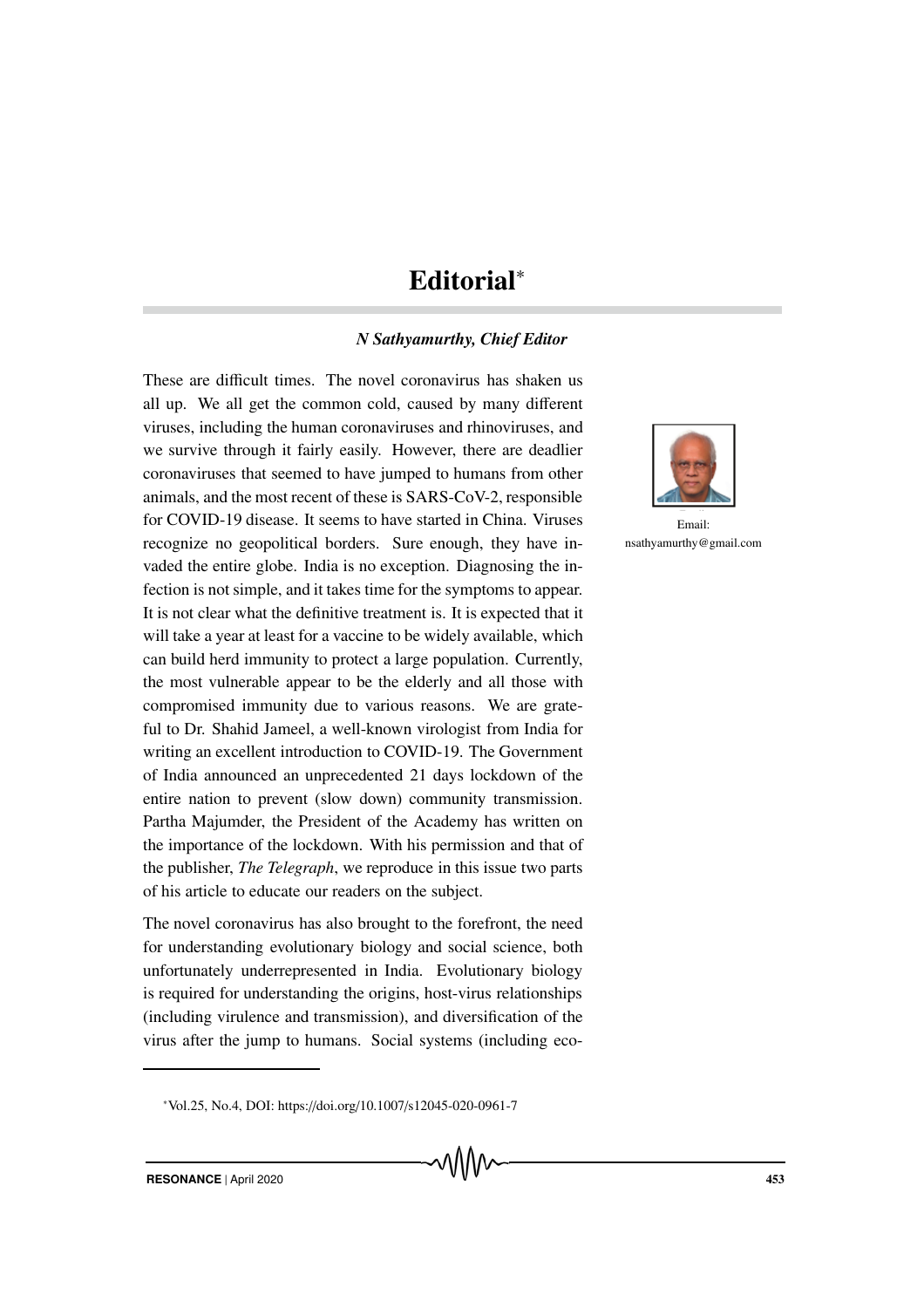## **EDITORIAL**

nomic and political systems), stratification, and social behaviours of humans can all influence how the virus can spread in humans, and social science can teach us effective behavioural interventions that may allow for the amelioration or containment of the disease. Coincidentally, the scientist featured on the back cover, George Price, was haunted by evolution in general, and also the evolution of human social systems and "human goodness". His masterpiece, the Price Equation, showed mathematically how the characteristics of a population could change due to natural selection. This equation also showed under what conditions altruism could evolve—when would individuals be expected to cooperate with each other rather than showing spite. He also wrote about the logic of conflict based on game theory. Amitabh Joshi, a wellknown evolutionary biologist, details the tortuous path George Price took and delves into his difficult life, but outstanding contributions.

There was a face-to-face interaction of P Balaram with Venkatraman Ramakrishnan on behalf of *Resonance*. While the former received his degrees in chemistry but became well-known for his work on peptides and proteins, the latter was trained as a physicist, but worked on a biological problem and received the Nobel Prize in Chemistry for the year 2009. The interaction brings out the story of how the transformation took place in Ramakrishnan and how he was able to crack the structure of the ribosome. His book on *Gene Machine* (reviewed recently by Mahak Sharma, *Resonance*, December 2019) is, in some sense similar to Watson's *Double Helix*. I remember reading the *Double Helix* in one go, years ago. I did the same thing with the *Gene Machine*. It tells us about the competing efforts by Ramakrishnan, Steitz, and Yonath and others, and how Ramakrishnan and his group were able to succeed in an effort that everybody else predicted would be futile. The story also brings out the message how salary and the funds available at one's disposal are not as important as choosing the right problem to work on (at the right time) in science and pursue it with doggedness. An important story that the youngsters must-read, even if they are not interested in a scientific career.